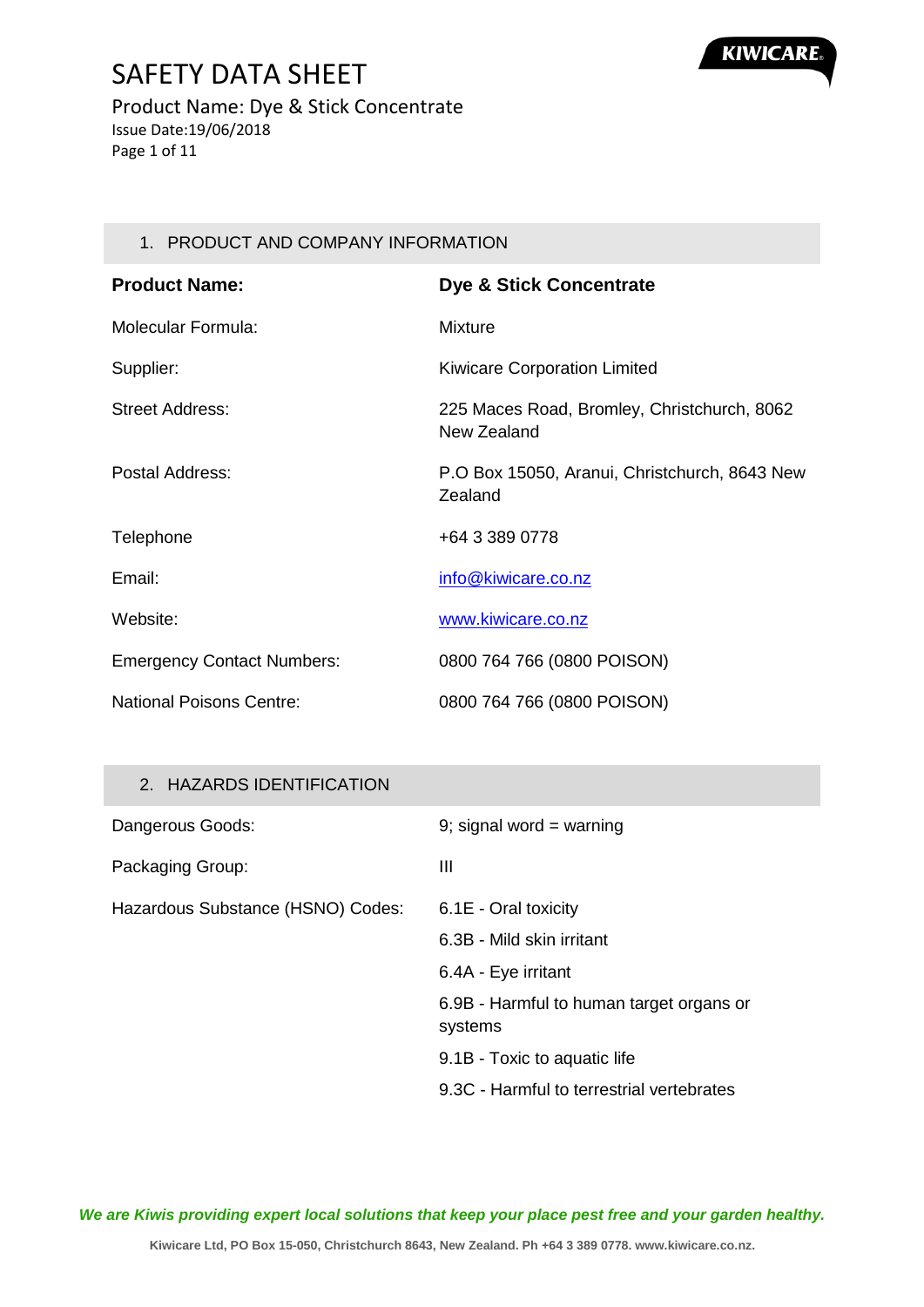

## Product Name: Dye & Stick Concentrate Issue Date:19/06/2018

Page 2 of 11

| 2. HAZARDS IDENTIFICATION        |                                                                                                                                                                                                                                                                                                                                                                                                         |
|----------------------------------|---------------------------------------------------------------------------------------------------------------------------------------------------------------------------------------------------------------------------------------------------------------------------------------------------------------------------------------------------------------------------------------------------------|
| <b>Hazard Statements:</b>        | H303: May be harmful if swallowed.                                                                                                                                                                                                                                                                                                                                                                      |
|                                  | H316: Causes mild skin irritation.                                                                                                                                                                                                                                                                                                                                                                      |
|                                  | H319: Causes serious eye irritation.                                                                                                                                                                                                                                                                                                                                                                    |
|                                  | H371: May cause damage to organ                                                                                                                                                                                                                                                                                                                                                                         |
|                                  | H411: Toxic to aquatic life with long lasting<br>effects.                                                                                                                                                                                                                                                                                                                                               |
|                                  | H433: Harmful to terrestrial vertebrates.                                                                                                                                                                                                                                                                                                                                                               |
| <b>Precautionary Statements:</b> | P101: If medical advice is needed, have product<br>container or label at hand.                                                                                                                                                                                                                                                                                                                          |
|                                  | P102: Keep out of reach of children.                                                                                                                                                                                                                                                                                                                                                                    |
|                                  | P103: Read label before use.                                                                                                                                                                                                                                                                                                                                                                            |
|                                  | P264: Wash thoroughly after handling.<br>P280: Wear protective gloves/protective<br>clothing/eye protection/face protection.                                                                                                                                                                                                                                                                            |
|                                  | P260: Do not breathe spray.                                                                                                                                                                                                                                                                                                                                                                             |
|                                  | P270: Do not eat, drink or smoke when using this<br>product.                                                                                                                                                                                                                                                                                                                                            |
|                                  | P273: Avoid release to the environment.                                                                                                                                                                                                                                                                                                                                                                 |
|                                  | P312: Call a POISON CENTER or<br>doctor/physician if you feel unwell.                                                                                                                                                                                                                                                                                                                                   |
|                                  | P391: Collect spillage.                                                                                                                                                                                                                                                                                                                                                                                 |
|                                  | P405: Store locked up                                                                                                                                                                                                                                                                                                                                                                                   |
|                                  | P332+313: If skin irritation occurs: Get medical<br>advice/ attention.<br>P309+311: IF exposed or if you feel unwell: Call<br>a POISON CENTER or doctor/physician.<br>P337+313: If eye irritation persists: Get medical<br>advice/attention.<br>P305+351+338: IF IN EYES: Rinse cautiously<br>with water for several minutes. Remove contact<br>lenses, if present and easy to do. Continue<br>rinsing. |
|                                  | P501: In the case of a substance that is in<br>compliance with a HSNO approval; the disposal<br>of a substance in accordance with the Hazardous<br>Substances (Disposal) Regulations 2001. This<br>may also include any method of disposal that<br>must be avoided.                                                                                                                                     |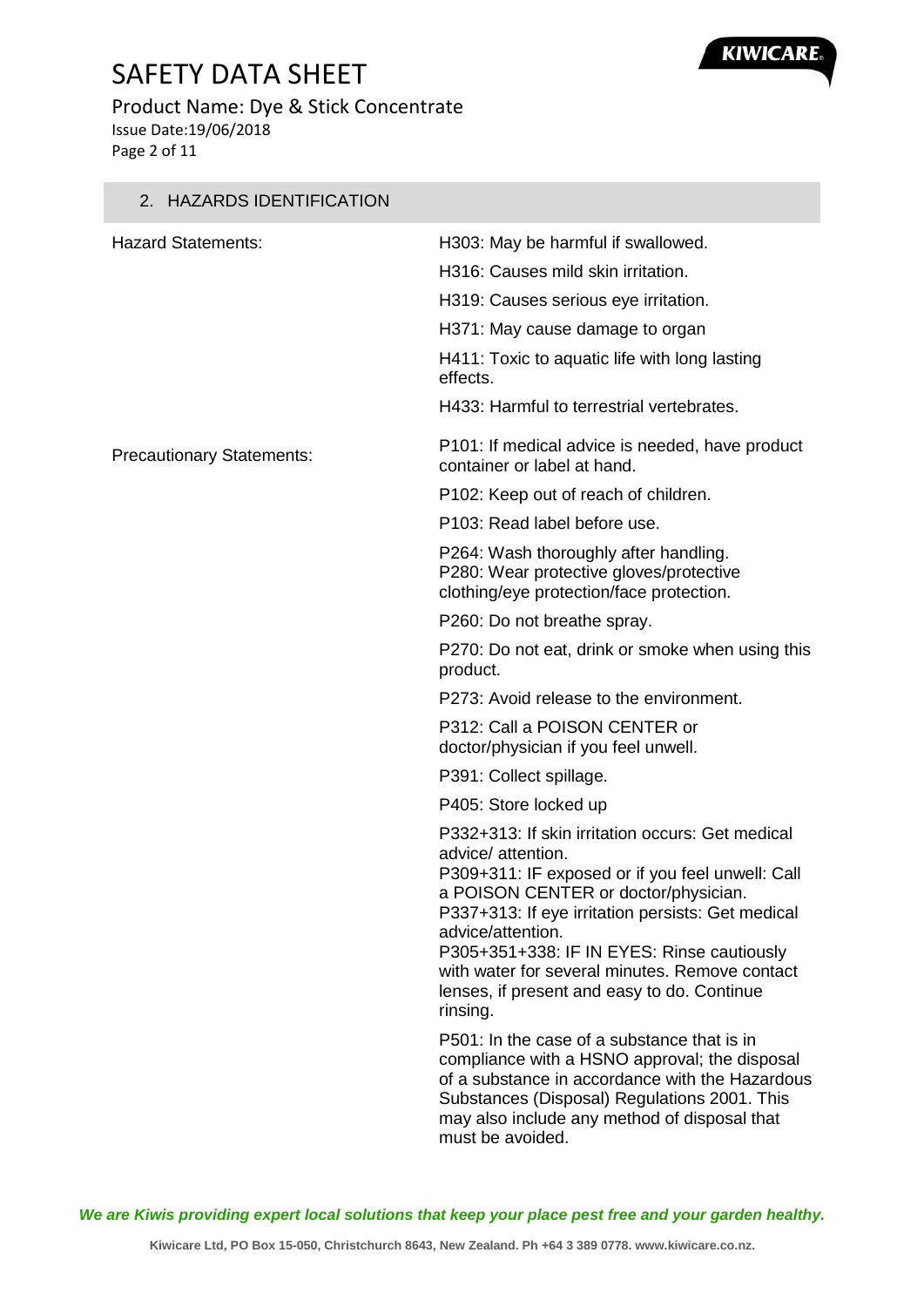

Product Name: Dye & Stick Concentrate

Issue Date:19/06/2018

Page 3 of 11

### 2. HAZARDS IDENTIFICATION

| <b>HSNO Hazard</b>        | <b>Transport of</b>                                              | <b>GHS</b>   |                    | <b>Hazard</b><br>statement<br>code | <b>Precautionary statement codes</b>                  |                                          |                          |                 |
|---------------------------|------------------------------------------------------------------|--------------|--------------------|------------------------------------|-------------------------------------------------------|------------------------------------------|--------------------------|-----------------|
| <b>Classification</b>     | <b>Dangerous</b><br><b>Goods</b><br>Pictogram                    | Pictogram    | <b>Signal word</b> |                                    | <b>Prevention</b>                                     | <b>Response</b>                          | <b>Storage</b>           | <b>Disposal</b> |
| 6.1E (oral)               | Not applicable<br>for the UN                                     | No pictogram | Warning            | H303                               | P <sub>102</sub> <sup>b</sup>                         | P <sub>101</sub> <sup>b</sup>            | No storage<br>statements | P501            |
|                           | <b>RTDG Model</b><br><b>Requlations</b>                          |              |                    |                                    | P103*                                                 | P312                                     |                          |                 |
| 6.3B                      | Not applicable<br>for the UN<br><b>RTDG Model</b><br>Regulations | No pictogram | Warning            | H316                               | P103 <sup>b</sup>                                     | P332 + P313                              | No storage<br>statements | P501            |
| 6.4A                      | Not applicable<br>for the UN<br><b>RTDG Model</b><br>Regulations |              | Warning            | H319                               | P <sub>103</sub> <sup>b</sup><br>P264<br>P280         | $P305 + P351 +$<br>P338<br>$P337 + P313$ | No storage<br>statements | P501            |
| 6.9B (Single<br>exposure) | Not applicable<br>for the UN<br><b>RTDG Model</b><br>Regulations |              | Warning            | H371                               | P103 <sup>b</sup><br>P260<br>P <sub>264</sub><br>P270 | $P309 + P311$                            | P405                     | P501            |
| 9.1B                      | $\mathbf{\mathbf{\mathbf{\mathbf{\mathbf{\mathbf{+}}}}}}$        |              | No Signal<br>Word  | H411                               | P <sub>103</sub> <sup>b</sup><br>P273                 | P391                                     | No storage<br>statements | P501            |
| 9.3C                      | Not applicable<br>for the UN<br><b>RTDG Model</b><br>Regulations | No Pictogram | No Signal<br>Word  | H433                               | P <sub>103</sub> <sup>b</sup><br>P273                 | No response<br>statements                | No storage<br>statements | P501            |

## 3. COMPOSITION/INFORMATION ON INGREDIENTS

Recommended Use: Organic Dye

Appearance: Dark purplish red solution

**Ingredients**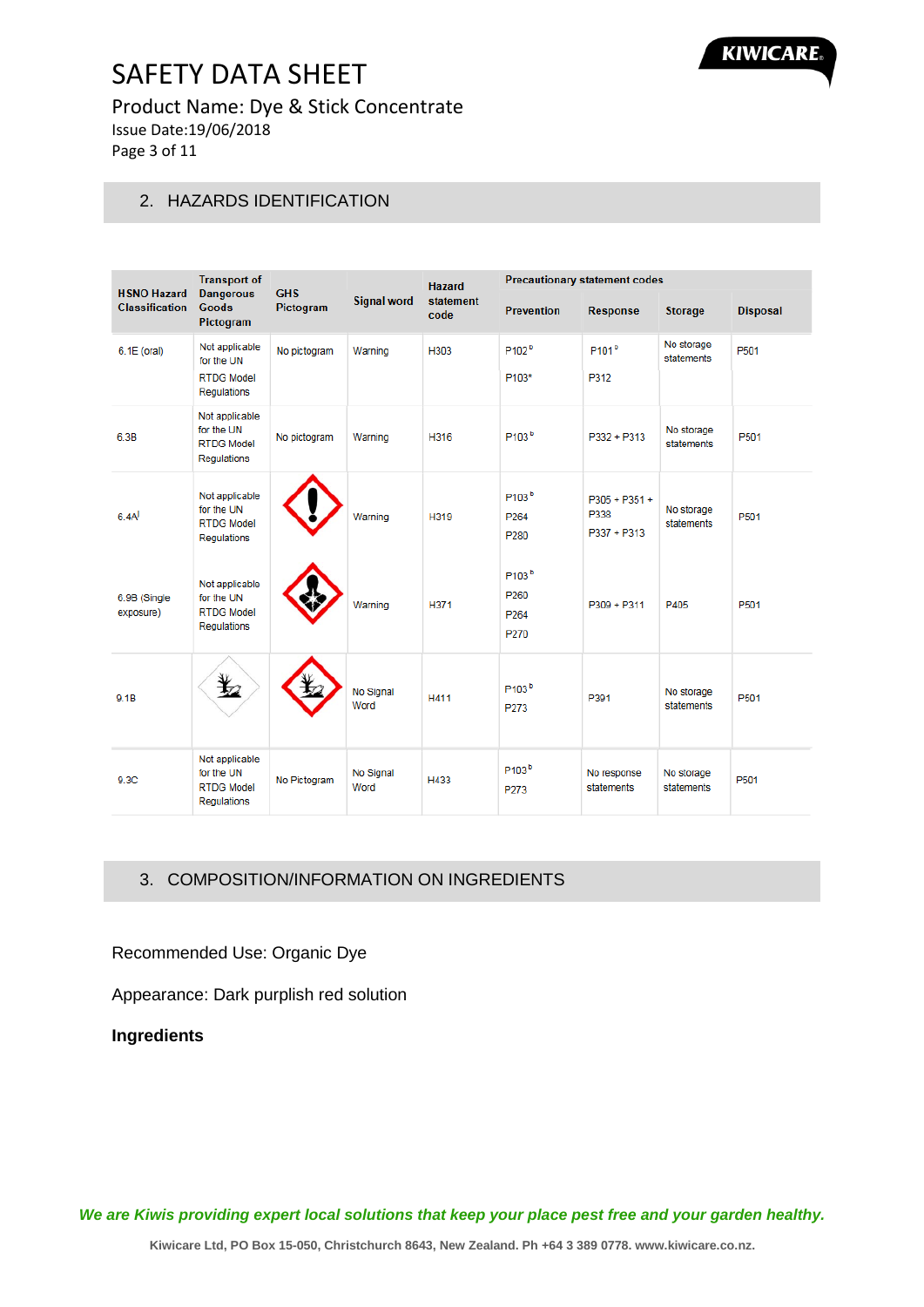

### 3. COMPOSITION/INFORMATION ON INGREDIENTS

| Ingredients       | CAS#           | Content % w/w or w/v |
|-------------------|----------------|----------------------|
| Rhodamine B       | 81-88-9        | 5.00%                |
| Other ingredients | <b>Mixture</b> | 17.50%               |
| Water             | 7732-18-5      | 77.75%               |

| 4. FIRST AID MEASURES              |                                                                                                                                                                                                                                                                                                                                           |
|------------------------------------|-------------------------------------------------------------------------------------------------------------------------------------------------------------------------------------------------------------------------------------------------------------------------------------------------------------------------------------------|
| <b>General information:</b>        | In case of accident, or if you feel unwell, seek<br>medical advice (show the label where possible).                                                                                                                                                                                                                                       |
| Ingestion:                         | Minimal oral toxicity, if in mouth, rinse mouth. Do<br>NOT induce vomiting. Seek medical advice or<br>call NZ Poisons Centre on 0800 764 766. If<br>medical advice is needed have product label at<br>hand.                                                                                                                               |
| Eye Contact:                       | May cause eye irritation. Rinse opened eye for<br>several minutes under running water. If irritation<br>persists seek medical advice or call NZ Poisons<br>Centre on 0800 764 766. If medical advice is<br>needed have product label at hand.                                                                                             |
| <b>Skin Contact:</b>               | May cause mild skin irritation, avoid skin contact.<br>If on skin, rinse skin with copious amounts of<br>water and wash with soap and water. If you feel<br>unwell seek immediate medical advice.                                                                                                                                         |
| Inhalation:                        | If symptoms develop move the exposed person<br>to fresh air. Immediately obtain medical advice.<br>Unlikely to present an inhalation hazard but still<br>avoid breathe in. If breathing problems develop,<br>seek medical advice or call NZ Poisons Centre<br>on 0800 764 766. If medical advice is needed<br>have product label at hand. |
| <b>Advice for Medical Doctors:</b> | Treat symptomatically. Call a doctor or poison<br>control centre for guidance, or call NZ Poisons<br>Centre on 0800 764 766.                                                                                                                                                                                                              |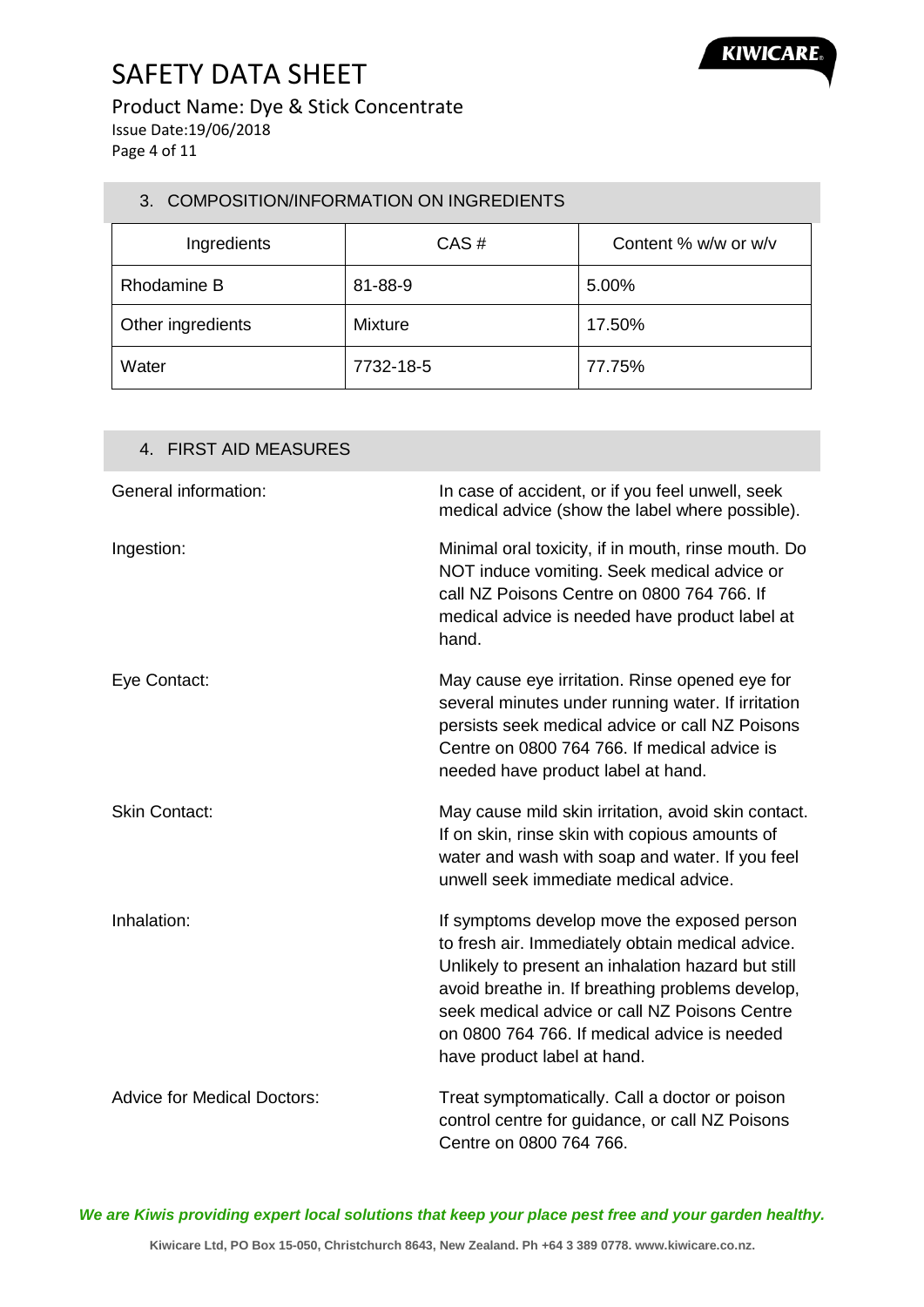

## SAFETY DATA SHEET Product Name: Dye & Stick Concentrate Issue Date:19/06/2018 Page 5 of 11

## 5. FIRE FIGHTING MEASURES

| Specific Hazards:             | Clear fire area of all non-emergency personnel.                                                                                                                                                                                                                                                                                                                                               |
|-------------------------------|-----------------------------------------------------------------------------------------------------------------------------------------------------------------------------------------------------------------------------------------------------------------------------------------------------------------------------------------------------------------------------------------------|
| Suitable Extinguishing Media: | Water spray, foam, CO2, dry chemical or any<br>class B extinguishing agent.                                                                                                                                                                                                                                                                                                                   |
| Fire Fighting Advice:         | Fire fighters should wear full protective gear,<br>including self-contained breathing apparatus<br>(AS/NZS 1715/1716). Keep unnecessary people<br>away and move all other personnel to windward<br>side of fire. Bund area with sand or earth to<br>prevent contamination of drains or waterways.<br>Dispose of fire control water or other<br>extinguishing agent and spillage safely later. |

### 6. ACCIDENTAL RELEASE MEASURES

| Environmental precautions:     | Prevent leakage or spillage if safe to do so.                                                                                                                                                                                                                                                                                                |
|--------------------------------|----------------------------------------------------------------------------------------------------------------------------------------------------------------------------------------------------------------------------------------------------------------------------------------------------------------------------------------------|
| Minor Spills (Up to 20 L):     | Wear protective clothing. Clear area of<br>unprotected personnel. Contain spill and collect.<br>Do not allow product or washings to enter the<br>waterways or sewer.                                                                                                                                                                         |
| Major Spills (more than 20 L): | Wear protective clothing. Clear area of<br>unprotected personnel. Contain spill and collect.<br>Do not allow product or washings to enter the<br>waterways or sewer. If spill does enter waterway<br>contact local authority. Contaminated absorbent<br>and wash water should be disposed of according<br>to local and national regulations. |
|                                | Collect in an appropriate sealable container for<br>disposal in an approved landfill or incinerate at<br>an authorised installation.                                                                                                                                                                                                         |

## 7. HANDLING AND STORAGE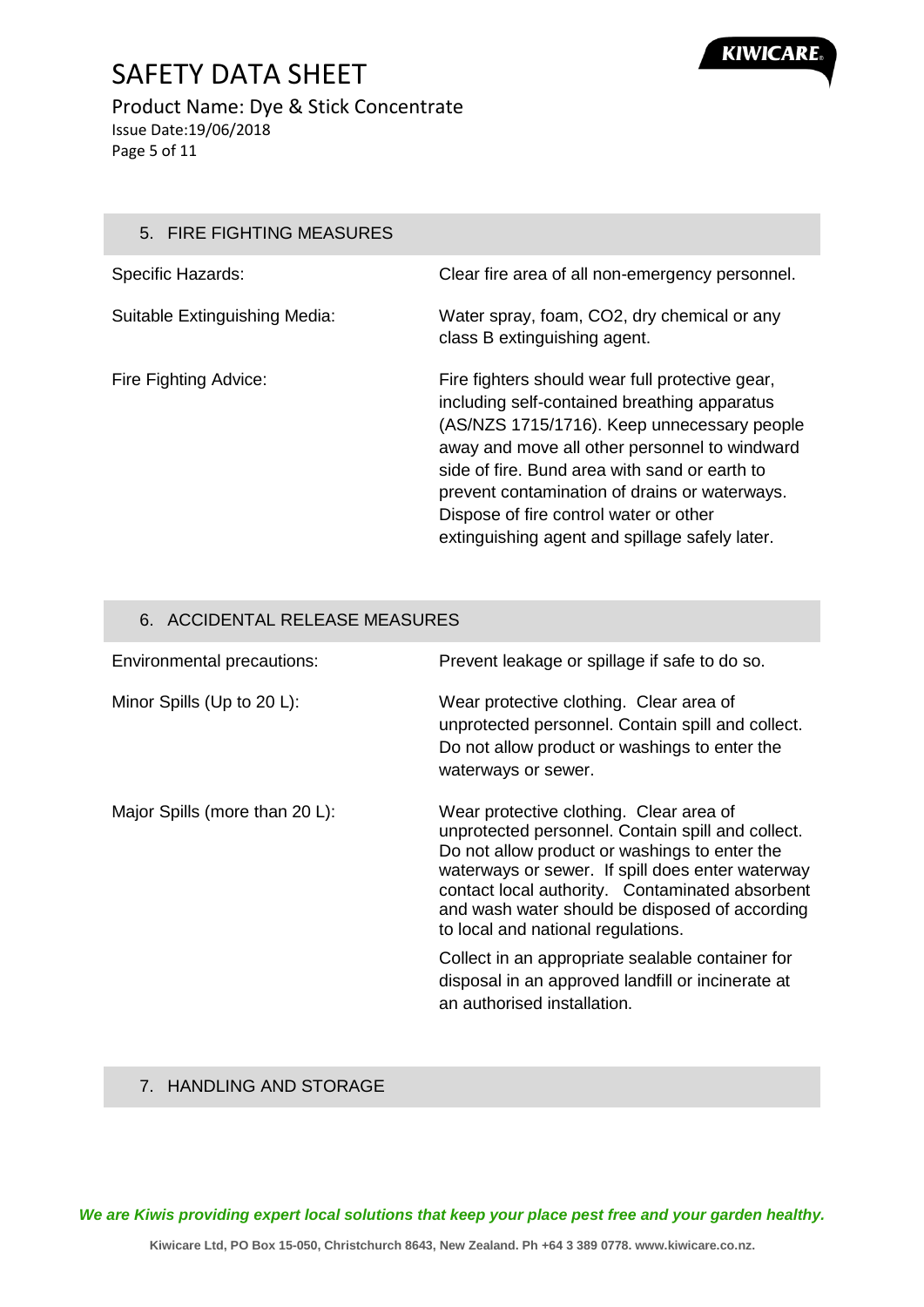Product Name: Dye & Stick Concentrate Issue Date:19/06/2018

Page 6 of 11

## 7. HANDLING AND STORAGE

| Precautions for safe handling:                              | Avoid prolonged or repeated contact with skin.<br>Avoid inhaling spray. When handling product in<br>drums, safety footwear should be worn and<br>proper handling equipment should be used. Keep<br>away from sources of ignition - No smoking,<br>eating or drinking while handling this product.<br>Always use good personal hygiene procedures<br>when handling this product. Wash hands and<br>face before eating, drinking or smoking. Read the<br>label before use. |
|-------------------------------------------------------------|--------------------------------------------------------------------------------------------------------------------------------------------------------------------------------------------------------------------------------------------------------------------------------------------------------------------------------------------------------------------------------------------------------------------------------------------------------------------------|
| Conditions for safe Storage including<br>incompatibilities: | Keep out of the reach of children. Store in<br>original container in a cool, dry, ventilated place,<br>away from direct heat of sunlight. Store away<br>from foodstuffs, children and animals. Do not<br>allow product to get wet in storage.                                                                                                                                                                                                                            |
| Protection against fire and explosion:                      | Keep away from heat sources even though the<br>product is not combustible. The product is not<br>explosive. Keep away from oxidizing agents.                                                                                                                                                                                                                                                                                                                             |

**KIWICARE** 

### 8. EXPOSURE CONTROLS/PERSONAL PROTECTION

| <b>Exposure Standards:</b>   | See 'Exposure limits' below (Workplace<br><b>Exposure Standards and Biological Exposure</b><br>Indices 8 <sup>th</sup> edition) |
|------------------------------|---------------------------------------------------------------------------------------------------------------------------------|
| <b>Engineering Controls:</b> | General ventilation. Keep away from foodstuffs,<br>beverages and feed. Wash hands before breaks<br>and at the end of work.      |
| Hand protection:             | Suitable chemical resistant gloves are<br>recommended for applicants.                                                           |
| Eye protection:              | Wear safety glasses or full face shield if splashes<br>are likely to occur.                                                     |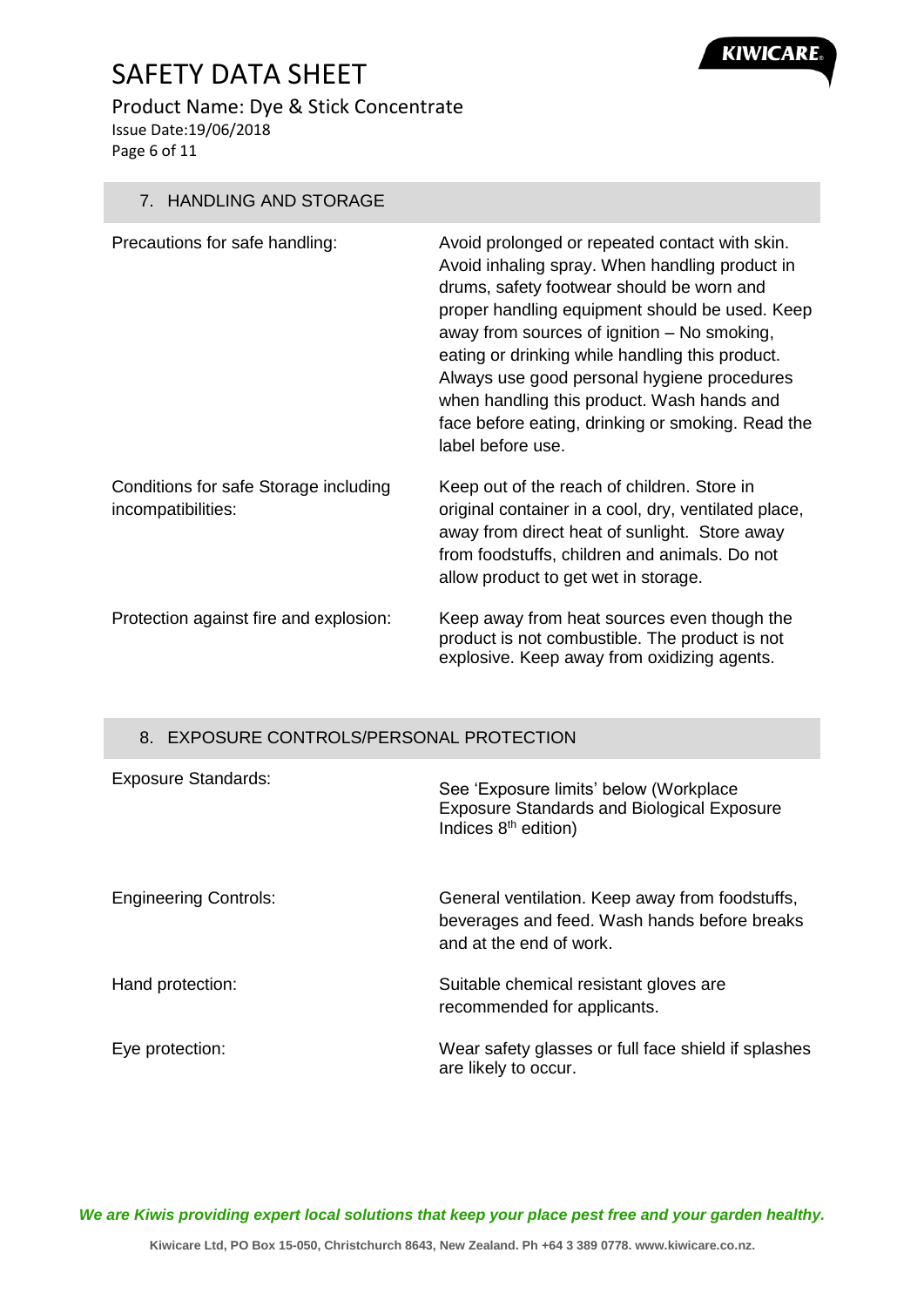## Product Name: Dye & Stick Concentrate

Issue Date:19/06/2018 Page 7 of 11

### 8. EXPOSURE CONTROLS/PERSONAL PROTECTION

| Body protection:                     | Body protection must be chosen depending on<br>activity and possible exposure, for example<br>apron, protecting boots. Skin protection not<br>ordinarily required beyond standard issue work<br>clothes. It is good practice to wear chemical<br>resistant gloves. |
|--------------------------------------|--------------------------------------------------------------------------------------------------------------------------------------------------------------------------------------------------------------------------------------------------------------------|
| General safety and hygiene measures: | Handle in accordance with good hygiene and<br>safety practice. Wearing of closed work clothing<br>is recommended. Avoid contact with the skin,<br>eyes and clothing. Store work clothing<br>separately.                                                            |
| Environmental Expenise Centrale:     | $Minimica$ release to the environment $\Lambda_{\mathcal{D}}$                                                                                                                                                                                                      |

Environmental Exposure Controls: Minimise release to the environment. An environmental assessment must be made to ensure compliance with local environmental legislation.

**KIWICARE** 

| <b>P</b>                                                         |             | <b>TWA</b> |                   | <b>STEL</b> |                   |
|------------------------------------------------------------------|-------------|------------|-------------------|-------------|-------------------|
| <b>Substance</b>                                                 | CAS#        | <b>ppm</b> | mg/m <sup>3</sup> | <b>ppm</b>  | mg/m <sup>3</sup> |
| Propane-1,2-diol<br>Vapour and particulates<br>Particulates only | $[57-55-6]$ | 150        | 474<br>10         |             |                   |

## 9. PHYSICAL AND CHEMICAL PROPERTIES

| Appearance and Odour:    | Dark purplish red solution |
|--------------------------|----------------------------|
| Solubility:              | Soluble in water           |
| Specific Gravity:        | 1.01 - 1.04 at 20 °C       |
| <b>Boiling Point:</b>    | $\approx$ 100 °C           |
| Flash Point:             | $>93$ °C                   |
| pH Value:                | None allocated             |
| <b>Explosion Hazard:</b> | Not explosive              |
| Formula:                 | Mixture                    |
| <b>Chemical Family:</b>  | Organic Dye                |

*We are Kiwis providing expert local solutions that keep your place pest free and your garden healthy.*

**Kiwicare Ltd, PO Box 15-050, Christchurch 8643, New Zealand. Ph +64 3 389 0778. www.kiwicare.co.nz.**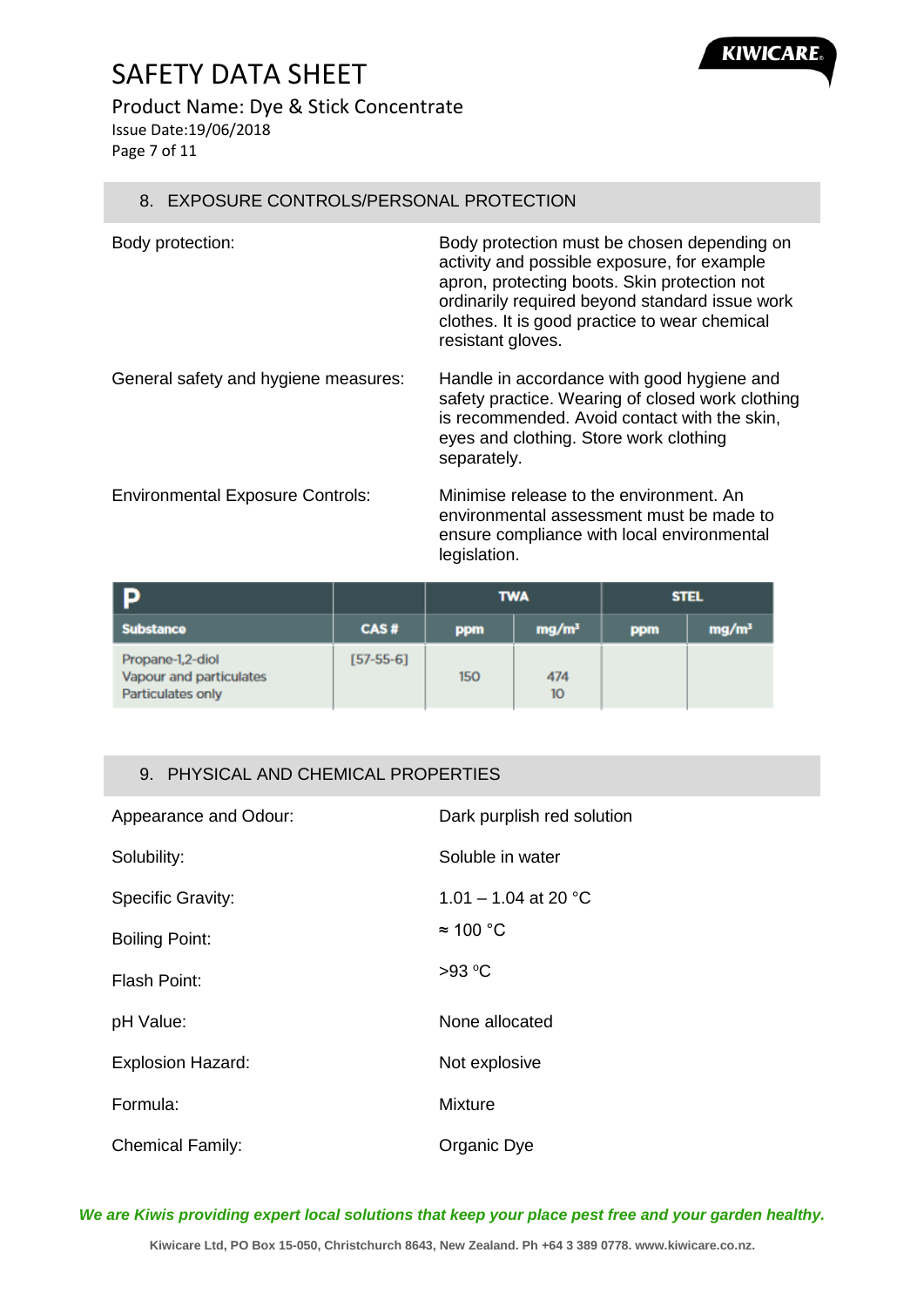Product Name: Dye & Stick Concentrate Issue Date:19/06/2018 Page 8 of 11

| 9. PHYSICAL AND CHEMICAL PROPERTIES            |                                                                       |
|------------------------------------------------|-----------------------------------------------------------------------|
| Exposure Standards (TLV-TW):                   | Refer to section 8                                                    |
| <b>Engineering Controls:</b>                   | Refer to section 8                                                    |
|                                                |                                                                       |
| <b>10. STABILITY AND REACTIVITY</b>            |                                                                       |
| Stability & Chemical reactivity:               | Stable under normal conditions of use. Not<br>explosive or oxidising. |
| Incompatibility or conditions to be avoid:     | Avoid strong oxidising agents. Avoid heat, sparks<br>and open flame.  |
| <b>Corrosive Properties:</b>                   | None corrosive.                                                       |
| Thermal Decomposition:                         | The formation of toxic/irritant gases/vapours may<br>occur if heated. |
|                                                |                                                                       |
| 11. TOXICOLOGICAL INFORMATION                  |                                                                       |
| The relevant hazard classes on<br>ingredients: |                                                                       |
| Rhodamine B (81-88-9):                         | 6.1C (oral); 6.3B; 6.4A; 6.9B (oral); 9.1C; 9.2C;<br>9.3B.            |
| For the substance (final product):             |                                                                       |
| Skin corrosion/irritation:                     | May cause mild irritation.                                            |
| Serious eye damage/eye irritation:             | May cause eye irritation.                                             |
| Respiratory or skin sensitization:             | Unlikely to cause an allergic skin reaction.                          |
| Germ cell mutagenicity:                        | Not mutagenic.                                                        |
| Carcinogenicity:                               | Not carcinogenic.                                                     |

Acute Toxicity:  $\text{Acute Total } 2000 < \text{LD}_{50} \leq 5000 \text{ mg/kg}$  (calculated)

Reproductivity: Not reproductive.

*We are Kiwis providing expert local solutions that keep your place pest free and your garden healthy.*

**Kiwicare Ltd, PO Box 15-050, Christchurch 8643, New Zealand. Ph +64 3 389 0778. www.kiwicare.co.nz.**

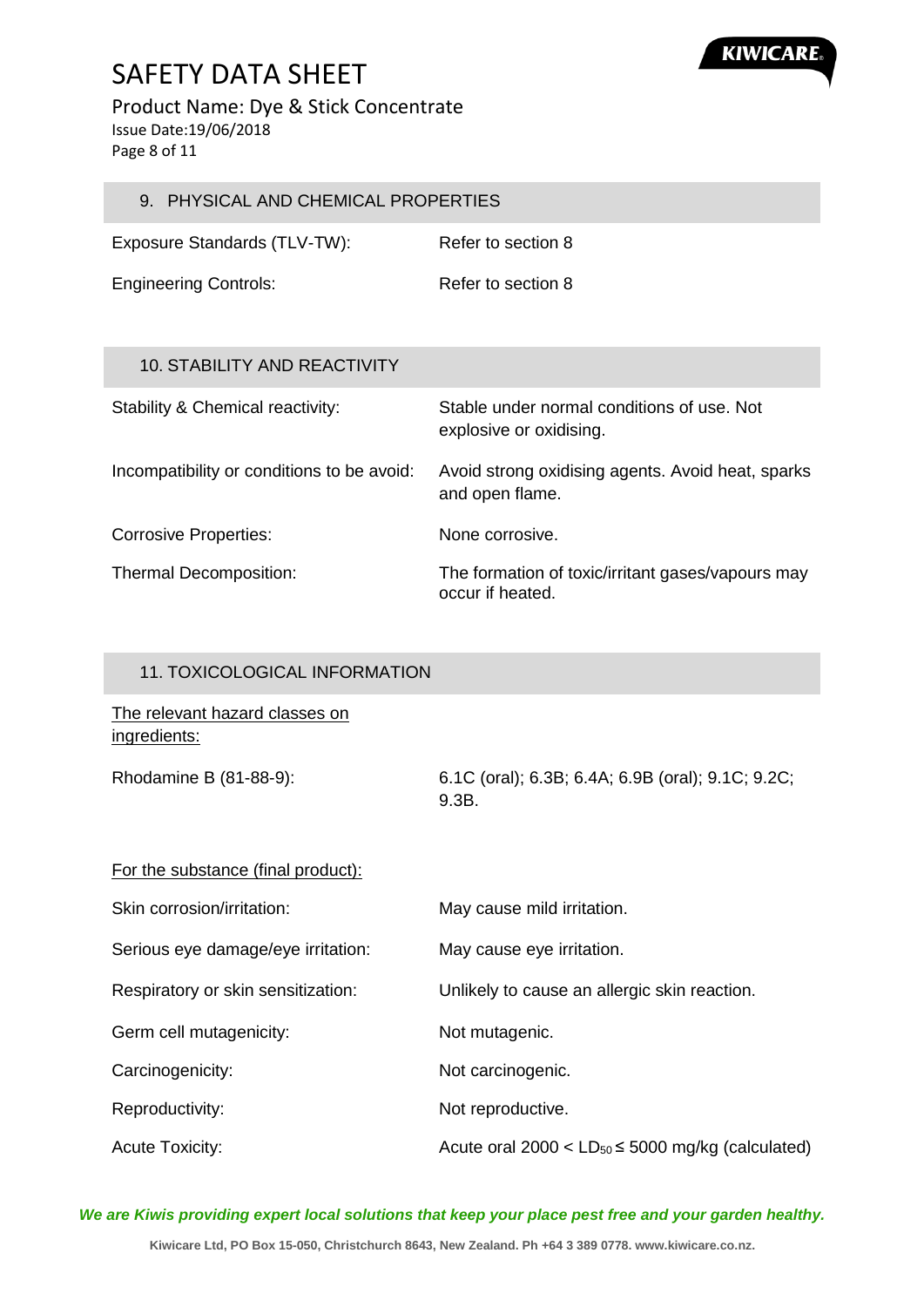

Product Name: Dye & Stick Concentrate Issue Date:19/06/2018 Page 9 of 11

### 11. TOXICOLOGICAL INFORMATION

| <b>Chronic Toxicity:</b> | May cause damage to organs through prolonged |
|--------------------------|----------------------------------------------|
|                          | or repeated exposure.                        |

## 12. ECOTOXICITY INFORMATION

| Ecological information of substance: | HSNO 9.1B or GHS H400/410; Ecotoxic in the<br>aquatic environment. HSNO 9.3C or GHS H433.<br>1 mg/L< $LC_{50} \le 10$ mg/L. |
|--------------------------------------|-----------------------------------------------------------------------------------------------------------------------------|
| Rapid degrade and Bioaccumulative:   | Rhodamine B is neither rapid degradable nor<br>Bioaccumulative according to the CCID.                                       |
| Soil Toxicity:                       | No Soil toxicity.                                                                                                           |

### 13. DISPOSAL CONSIDERATIONS

| Waste treatment - recommendation: | In the case of a substance that is in compliance<br>with a HSNO approval other than a Part 6A<br>(Group Standards) approval, a label must<br>provide a description of one or more appropriate<br>and achievable methods for the disposal of a<br>substance in accordance with the Hazardous<br>Substances (Disposal) Regulations 2001. |
|-----------------------------------|----------------------------------------------------------------------------------------------------------------------------------------------------------------------------------------------------------------------------------------------------------------------------------------------------------------------------------------|
| <b>Container Disposal:</b>        | Empty containers can be sent to landfill after<br>cleaning if in compliance with local and national<br>regulations.                                                                                                                                                                                                                    |

## 14. TRANSPORT INFORMATION

#### **Road, Rail; Marine and Air:**

| UN Number:             | 3082 |
|------------------------|------|
| Dangerous Goods Class: | 9    |
| Hazchem Code:          | 37   |
| Packaging Group:       | Ш    |

*We are Kiwis providing expert local solutions that keep your place pest free and your garden healthy.*

**Kiwicare Ltd, PO Box 15-050, Christchurch 8643, New Zealand. Ph +64 3 389 0778. www.kiwicare.co.nz.**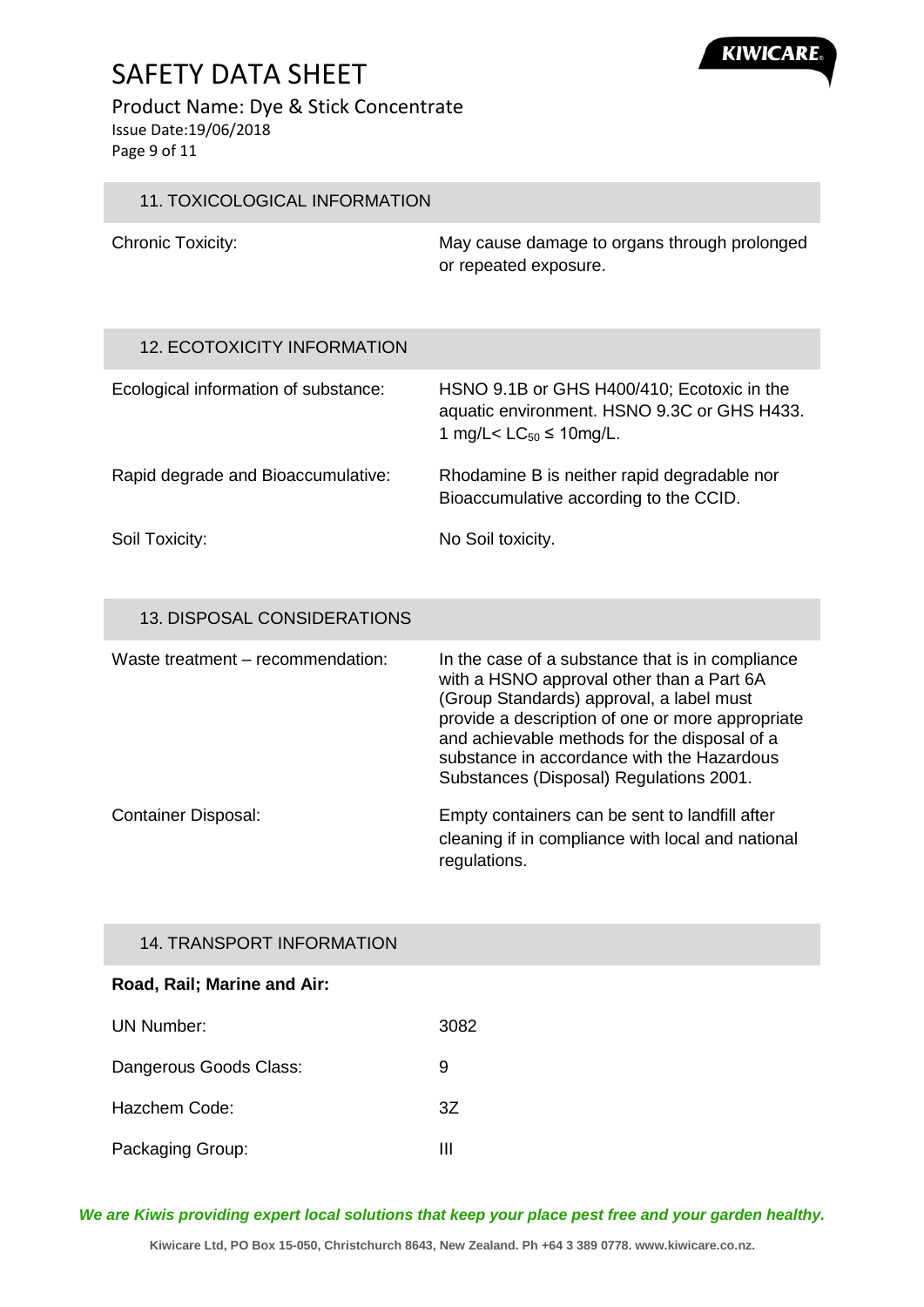

Product Name: Dye & Stick Concentrate Issue Date:19/06/2018 Page 10 of 11

## 14. TRANSPORT INFORMATION

Proper Shipping Name: ENVIRONMENTALLY HAZARDOUS SUBSTANCE, Liquid, N.O.S. (Contains 5% Rhodamine B).

Segregation: Not allocated.

### 15. N.Z. REGULATORY INFORMATION

| <b>EPA HSNO Number:</b>          | HSR002503                                           |
|----------------------------------|-----------------------------------------------------|
| <b>HSNO Classifications:</b>     | 6.1E - Oral toxicity                                |
|                                  | 6.3B - Mild skin irritant                           |
|                                  | 6.4A - Eye irritant                                 |
|                                  | 6.9B - Harmful to human target organs or<br>systems |
|                                  | 9.1B - Toxic to aquatic life                        |
|                                  | 9.3C - Harmful to terrestrial vertebrates           |
| <b>HSNO Controls:</b>            | See HSR002503                                       |
| HSNO Approved codes of Practice: | See HSR002503                                       |

#### 16. OTHER INFORMATION

Tel: (03) 389 0778 Fax: (03) 389 0669

| SDS date of preparation:    | 28/06/2017                     |
|-----------------------------|--------------------------------|
| SDS date of revision:       | 28 / 06 / 2022                 |
| <b>Emergency Contact</b>    | 24 Hours                       |
| <b>Work Hours</b>           | <b>National Poisons Centre</b> |
| <b>Kiwicare Corporation</b> | <b>PO Box 913</b>              |
| 225 Maces Road              | Dunedin                        |
| PO Box 15050                | Tel: 0800 764 766 (POISON)     |
| Christchurch                |                                |

*We are Kiwis providing expert local solutions that keep your place pest free and your garden healthy.*

**Kiwicare Ltd, PO Box 15-050, Christchurch 8643, New Zealand. Ph +64 3 389 0778. www.kiwicare.co.nz.**